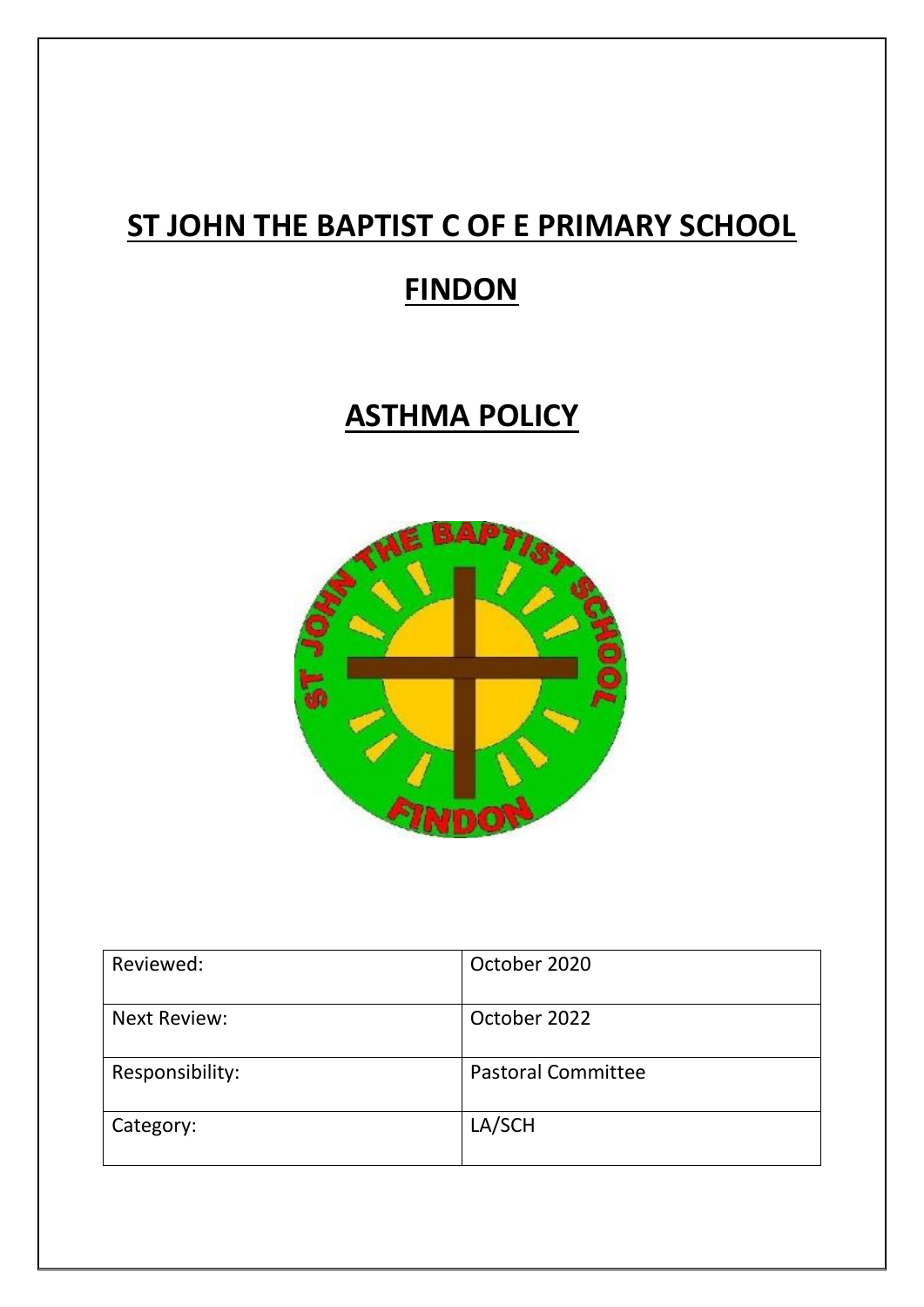



### **SCHOOL ASTHMA POLICY (PRIMARY)**

| <b>Version no.: 1</b> |                                |                                                                  |
|-----------------------|--------------------------------|------------------------------------------------------------------|
| <b>Review</b>         | 1 year                         |                                                                  |
| <b>Frequency:</b>     |                                |                                                                  |
| <b>Next</b>           | September 2013                 |                                                                  |
| <b>Review:</b>        |                                |                                                                  |
| <b>Author 1:</b>      | Kathy Dewar                    | <b>Author Title School Nurse</b>                                 |
|                       | <b>Author 2:</b> Jane Applebee | <b>Author Title</b> Paediatric Respiratory Nurse                 |
| <b>Author 3:</b>      | Liz Darke                      | <b>Author Title</b> H&S Officer Education, Youth Service & Child |
|                       |                                | Health                                                           |

| <b>TARGET AUDIENCE</b> (including temporary staff) |                                                              |  |  |
|----------------------------------------------------|--------------------------------------------------------------|--|--|
| People who need to know this                       | School Nurse Team Leaders, School Nurse Practice Educators,  |  |  |
| document in detail                                 | <b>School Staff Nurses</b>                                   |  |  |
| People who need to have a broad                    | Senior Leaders, Safeguarding Children Team, Looked After     |  |  |
| understanding of this document                     | Children Nurse Team, Family Nurse Partnership, School Health |  |  |
|                                                    | Assistants, Specialist School Nurses & Head Teachers         |  |  |
| People who need to know that this                  | School Nurse Clerical Assistants, Healthy Child Programme    |  |  |
| document exists                                    | Managers, Community Paediatricians & Head Teachers.          |  |  |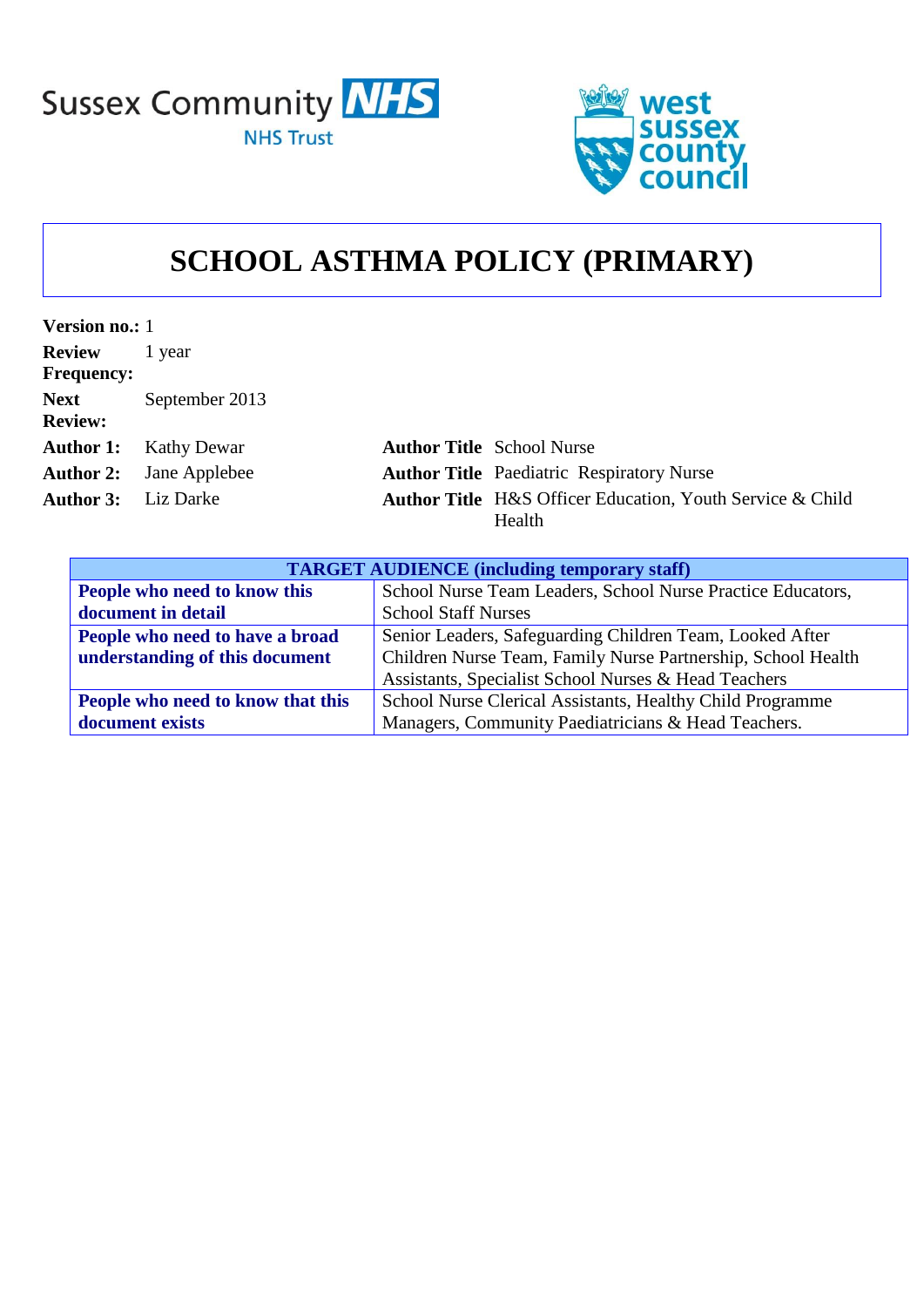#### St John the Baptist C of E Primary School Asthma Policy

The school:

- Recognises that asthma is a widespread, serious but controllable condition and the school welcomes all pupils with asthma
- Ensures that pupils with asthma can and do participate fully in all aspects of school life, including art, PE, science, educational visits and out of hours activities
- Recognises that pupils with asthma need immediate access to reliever inhalers at all times
- Keeps a record of all pupils with asthma and the medicines they take
- Endeavours that the whole school environment, including the physical, social, sporting and educational environment, is favourable to pupils with asthma
- Ensures that all staff (including supply teachers and support staff) who have pupils with asthma in their care, know who those pupils are and know the school's procedure to follow in the event of an asthma attack. There is a list of asthma sufferers in school for First Aid Room and if inhalers are in school. Photos of children in each class.

#### **Asthma medicines**

Immediate access to reliever medicines is essential. All pupils with asthma have their reliever inhaler kept in the classroom and for children who supplied a second inhaler this is securely stored and labelled accordingly in the First Aid Room.

If a parent/carer has stated that their child requires an inhaler in school but does not supply an **in-date inhaler**, the school will take the following action:

- Phone the parent/carer and request that the inhaler is brought into school without delay. The phone call will be logged in the First Aid book. Further conversations may be appropriate, at the discretion of the school.
- If the parent/carer fails to supply the inhaler as requested, write to the parent using the example letter. This repeats the request for the inhaler and states that without the inhaler, in the event of an asthma attack, staff will be unable to follow the usual Asthma Emergency inhaler procedures and will be

reliant on calling 999 and awaiting the Emergency Services. The letter will be filed with the child's asthma information form.

School staff who agree to administer medicines are insured by the local authority when acting in agreement with this policy. All school staff will facilitate pupils to take their medicines when they need to.

#### **For information on how to clean spacers please go to www.asthma4children**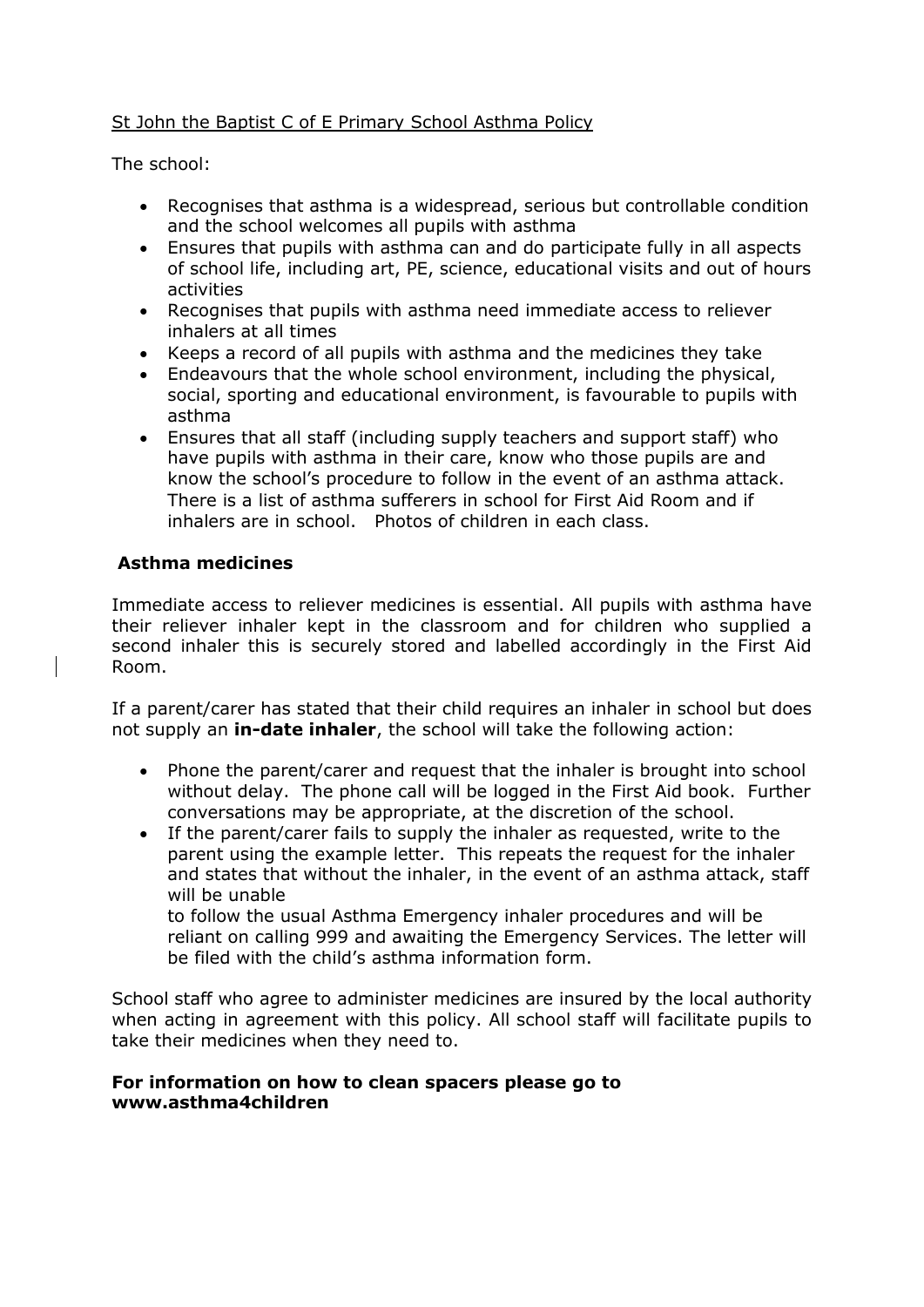#### **Record keeping**

When a child joins the school, parents/carers are asked to declare any medical conditions (including asthma) that require care within school. Parents are requested to update details about medical conditions (including asthma) and emergency contact numbers if there is a change.

All parents/carers of children with asthma are given an asthma information form to complete and return to school. From this information the school keeps its asthma records. All teachers know which children in their class have asthma. Parents are required to update the school about any change in their child's medication or treatment.

#### **Exercise and activity - PE and games**

All children are encouraged to participate fully in all aspects of school life including PE. Children are encouraged/reminded to use their inhalers before exercise (if instructed by the parent/carer on the asthma form) and during exercise if needed.

#### **School Environment**

The school endeavours to ensure that the school environment is favourable to pupils with asthma. The school will take into consideration, any particular triggers to an asthma attack that an individual may have and will seek to minimise the possibility of exposure to these triggers.

#### **Asthma Attacks – School's Procedure**

In the event of an asthma attack, staff will follow the school procedure:

- Encourage the pupil to use their inhaler and ensure a First Aider is present
- If the pupil's condition does not improve or worsens, the First Aider will follow the 'Emergency asthma treatment' procedures
- The First Aider will call for an ambulance
- Parents will be notified accordingly

#### **Access and Review of Policy**

The Asthma Policy will be accessible to all staff and the community through the school's website. Hard copies can be obtained from the school office. This policy will be reviewed on a two yearly cycle.

| (Headteacher) |  |  |
|---------------|--|--|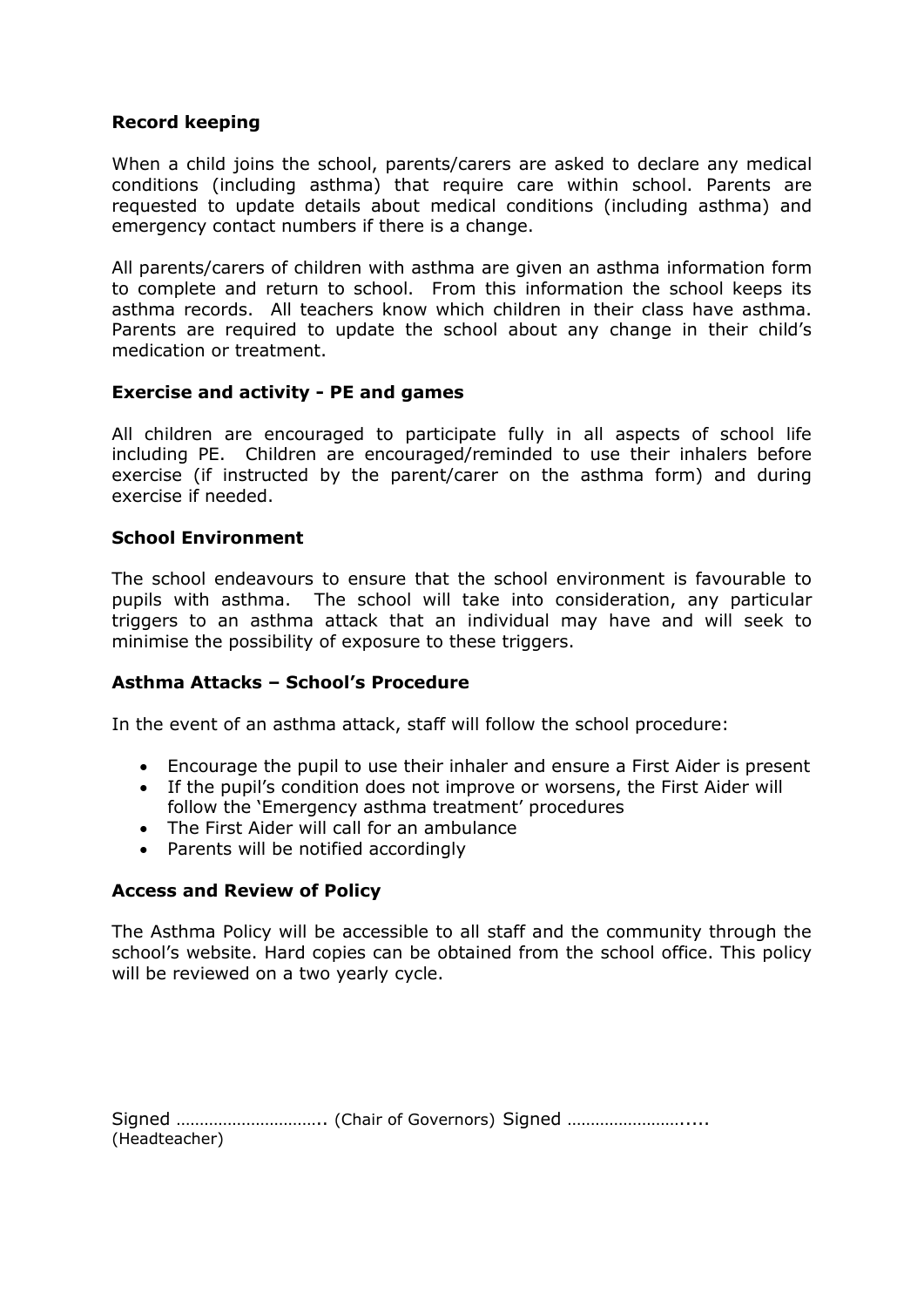## **ST JOHN BAPTIST CE PRIMARY SCHOOL**

Dear Parent/Carer

#### **Asthma Information Form**

Please complete the questions below so that the school has the necessary information about your child's asthma. **Please return this form without delay.**

CHILD'S NAME: .……………………………………………….. Age: ……… Class: ………………………

- 1. Does your child need an inhaler in school? Yes/No
- 2. Please provide information on your child's current treatment. (Include the name, type of inhaler, the dose and how many puffs? Do they have a spacer?

……………………………………………………………………………………………………………………… … ……………………………………………………………………………………………………………………… …

3. What triggers your child's asthma?

…………………………………………………………………………………………………………………………………..

It is advised to have a spare inhaler in school. Spare inhalers may be required in the event that the first inhaler runs out, is lost or forgotten. Inhalers must be clearly labelled with your child's name and must be replaced before they reach their expiry date.

I agree to ensure that my child has in-date inhalers and a spacer (if prescribed) in school.

Signed: ……………………………………………………………… Date: …………………………………… *I am the person with parental responsibility*

Please circle the appropriate statements

- My child carries their own inhaler.
- My child requires a spacer and I have provided this to the school office
- My child does not require a spacer
- I need to obtain an inhaler/spacer for school use and will supply this/these as soon as possible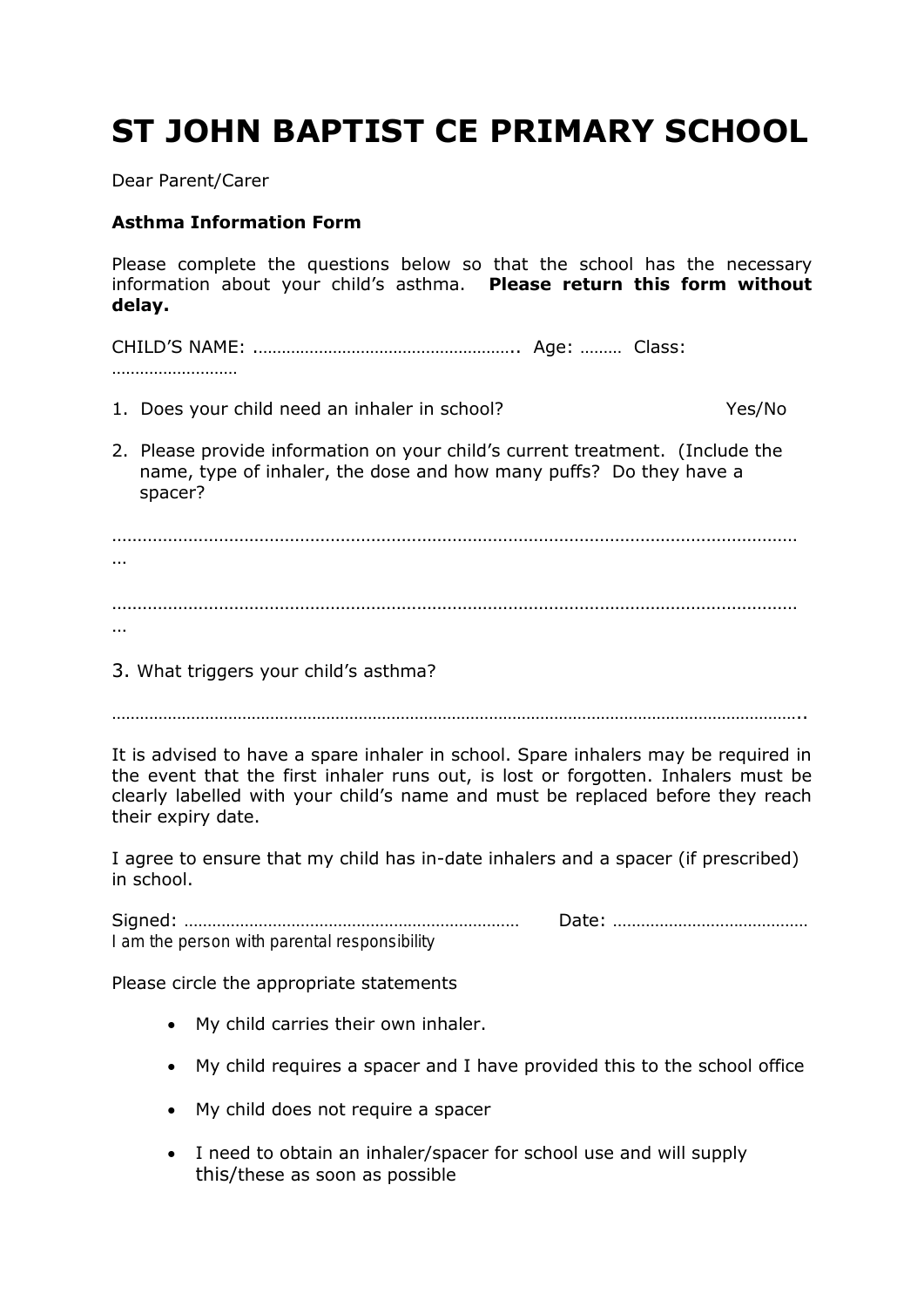4. Does your child need a blue inhaler before doing exercise/PE? If so, how many puffs?

……………………………………………………………………………………………………………………………………

- …………………………………………………………………………………………………………………………………… 5. Do you give consent for the following treatment to be given to your child as recognised by Asthma Specialists in an emergency? Give **6 puffs of the blue inhaler via a spacer**
	- Reassess after 5 minutes
	- If the child still feels wheezy or appears to be breathless they should have a further **4 puffs of the blue inhaler** Reassess after 5 minutes
	- **If their symptoms are not relieved with 10 puffs of blue inhaler then this should be viewed as a serious attack:**
	- **CALL AN AMBULANCE and CALL PARENT**
	- **While waiting for an ambulance continue to give 10 puffs of the reliever inhaler every few minutes**

#### Yes/No

Signed:………………………………………………………… Date…………………………………… *I am the person with parental responsibility*

Please remember to inform the school if there are any changes in your child's treatment or condition.

#### Thank you

**Parental Update** (only to be completed if your child no longer has asthma)

My child ……………………………………………….. no longer has asthma and therefore no longer requires an inhaler in school or on school visits.

Signed Date Date

*I am the person with parental responsibility*

#### For office use:

|                                                     | Provided by<br>parent<br>(Yes/No) | Location<br>(delete as<br>appropriate) | Expiry<br>date | Date of phone<br>call<br>requesting<br>inhaler/spacer | Date of letter<br>attach)<br>copy) |  |
|-----------------------------------------------------|-----------------------------------|----------------------------------------|----------------|-------------------------------------------------------|------------------------------------|--|
| $1st$ inhaler                                       |                                   | With pupil/In<br>classroom             |                |                                                       |                                    |  |
| $2nd$ inhaler<br>Advised                            |                                   | In office/first<br>aid room            |                |                                                       |                                    |  |
| Spacer (if<br>required)                             |                                   |                                        |                |                                                       |                                    |  |
| Record any further follow up with the parent/carer: |                                   |                                        |                |                                                       |                                    |  |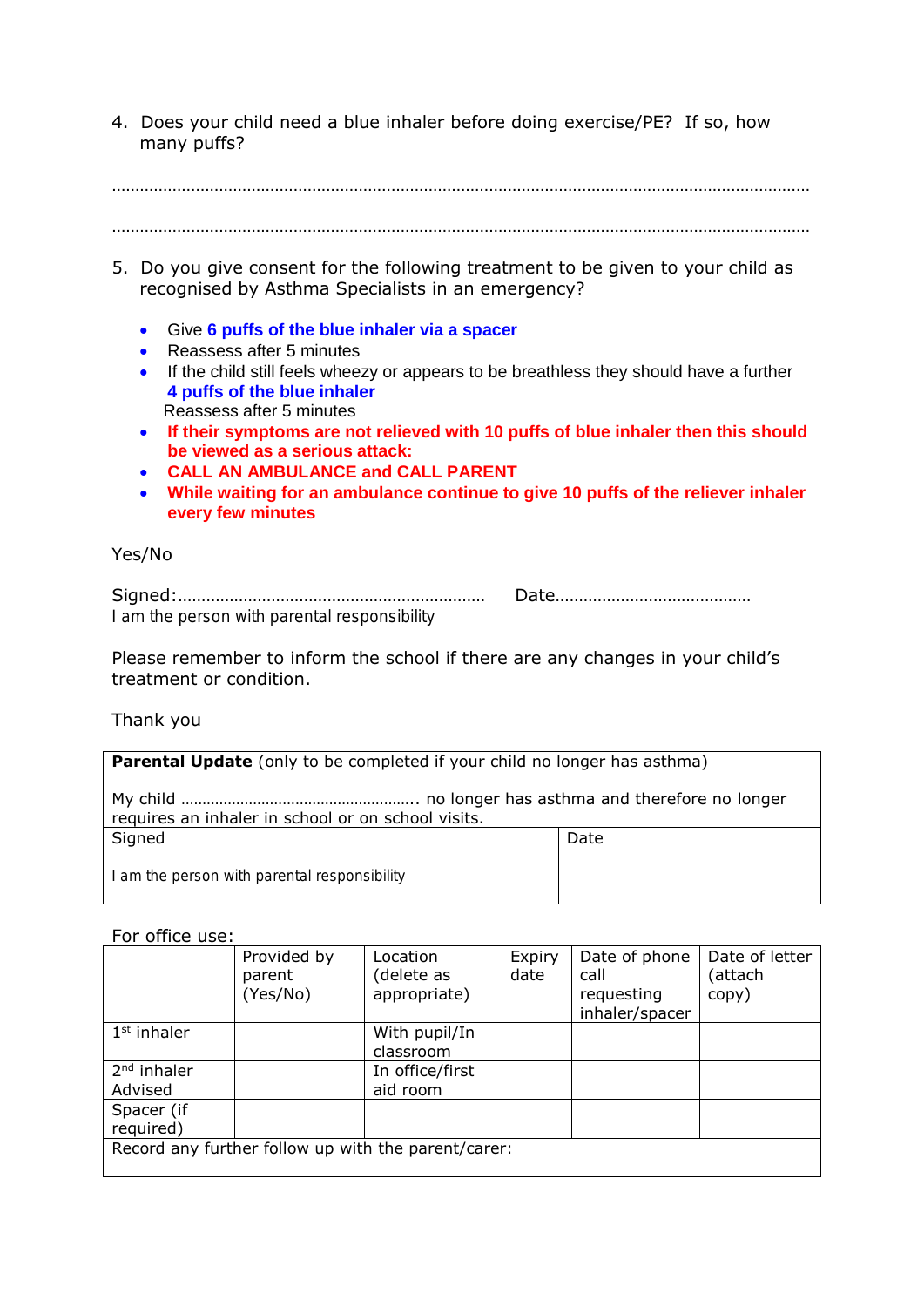Example letter to send to parent/carer who has not provided an in-date inhaler. Please amend as necessary for the individual circumstances.

Dear [Name of parent]

Following today's phone call regarding [Name of pupil]'s asthma inhaler, I am very concerned that an inhaler has still not been provided. It is imperative that:

- 2 inhalers
- a spacer

are provided without delay.

Please be aware that in the absence of an inhaler, should [name of pupil] suffer an attack, staff will not be able to follow the usual Asthma Emergency inhaler procedures. They will be reliant on calling 999 and awaiting the Emergency Services.

Yours sincerely

Headteacher